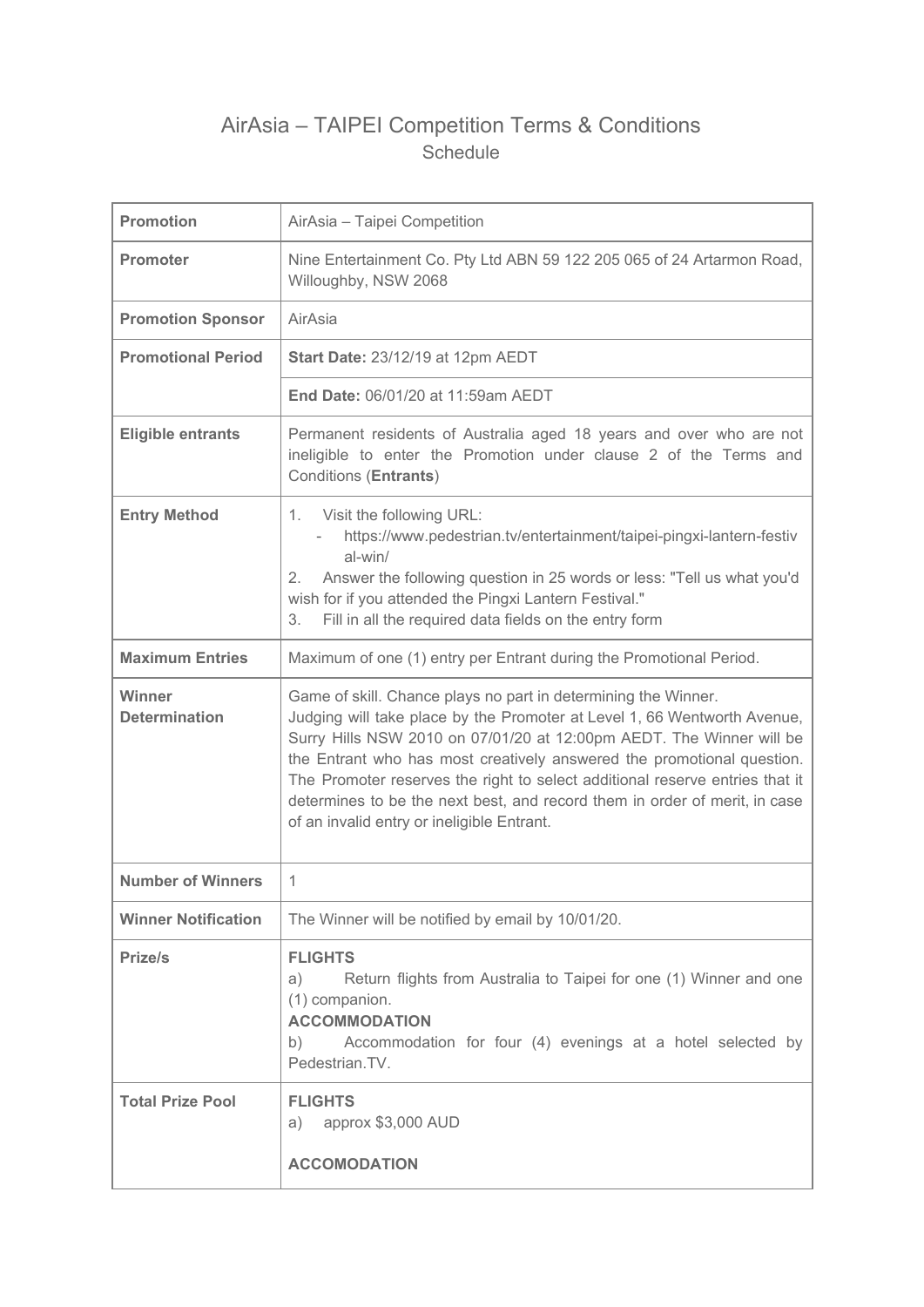|                           | approx \$2,500 AUD<br>b)                                                                                                                                                                                                                                                                                                                                                                                                                                                                                                                                                                                                                                                                                                                                                                                                                                                                                                                                                                                                                                                                                                                                                                                                                                                                                                                                                                                                                                                                                                                                                                                                                                                                                                                                                                                                                                                                                                                                                                                                                                                                                                                                                                                                                                                                                                                                                                                                                                                                                                                                                                                                                                                                                                                                                                                                                                                                                               |
|---------------------------|------------------------------------------------------------------------------------------------------------------------------------------------------------------------------------------------------------------------------------------------------------------------------------------------------------------------------------------------------------------------------------------------------------------------------------------------------------------------------------------------------------------------------------------------------------------------------------------------------------------------------------------------------------------------------------------------------------------------------------------------------------------------------------------------------------------------------------------------------------------------------------------------------------------------------------------------------------------------------------------------------------------------------------------------------------------------------------------------------------------------------------------------------------------------------------------------------------------------------------------------------------------------------------------------------------------------------------------------------------------------------------------------------------------------------------------------------------------------------------------------------------------------------------------------------------------------------------------------------------------------------------------------------------------------------------------------------------------------------------------------------------------------------------------------------------------------------------------------------------------------------------------------------------------------------------------------------------------------------------------------------------------------------------------------------------------------------------------------------------------------------------------------------------------------------------------------------------------------------------------------------------------------------------------------------------------------------------------------------------------------------------------------------------------------------------------------------------------------------------------------------------------------------------------------------------------------------------------------------------------------------------------------------------------------------------------------------------------------------------------------------------------------------------------------------------------------------------------------------------------------------------------------------------------------|
| <b>Winner Publication</b> | N/A                                                                                                                                                                                                                                                                                                                                                                                                                                                                                                                                                                                                                                                                                                                                                                                                                                                                                                                                                                                                                                                                                                                                                                                                                                                                                                                                                                                                                                                                                                                                                                                                                                                                                                                                                                                                                                                                                                                                                                                                                                                                                                                                                                                                                                                                                                                                                                                                                                                                                                                                                                                                                                                                                                                                                                                                                                                                                                                    |
| <b>Special Conditions</b> | <b>PRIZES A to B</b><br>§ The Prize must be redeemed as stated and no compensation will be<br>payable if the Winner is unable to use the Prize as stated.<br>§ The Promoter and Sponsor retains the right to substitute the Prize with<br>another of similar value in the event the original Prize offered is not<br>available due to circumstances beyond its reasonable control.<br>§ The Promoter and Sponsor reserves the right to amend the terms and<br>conditions listed at any time without prior notice.<br>§ The Promoter and Sponsor accepts no responsibility for any damage,<br>loss (including but not limited to direct, indirect and consequential loss),<br>liability, injury or disappointment incurred or suffered by the winner or their<br>guest in connection with this promotion, the promotion of this promotion or<br>the use of any prize, except for any liability which cannot be excluded by<br>law (in which case that liability is limited to the minimum allowable by law).<br>§ Prize is non-refundable, non-transferable, exchangeable for cash or any<br>other benefits in kind.<br>§ The Promoter and Sponsor will not entertain any request to extend the<br>validity period (three (3) to six (6) months from date of issue).<br>§ The Total Prize Value may be adjusted subject to availability<br><b>FLIGHTS (A)</b><br>§ Flights to depart and arrive from either Gold Coast, Sydney, Melbourne -<br>Avalon and Perth airport only.<br>§ All flight bookings are subject to availability and exclude the eve of<br>public holidays, public holidays, school holidays and other embargo<br>periods. Please check with AirAsia for travel periods.<br>§ Changes to the flight destinations are not permitted unless agreed upon<br>by AirAsia.<br>§ The prize does not include any additions expenses such as but not<br>limited to: travel insurance, passports, visas, meals, baggage, seat select,<br>ground transportation or any other costs of a personal nature not stated.<br>§ Compliance with any health or other government requirements is the<br>responsibility of the/each Winner and companion.<br>§ Flight booking amendments (name of traveller, travel date, etc) cannot<br>made once bookings are finalised by AirAsia.<br>§ All flight bookings must be made directly to AirAsia via the contact<br>person provided and cannot be made via a third-party booking companies.<br>§ By making a booking, the Winner and companion are deemed to have<br>agreed to the terms and conditions of this prize as well as AirAsia's terms<br>and conditions of carriage available at www.airasia.com.<br><b>ACCOMODATION (B)</b><br>All additional costs not expressly stated, but which may be incurred in<br>acceptance and use of the Prize, are the responsibility of the Winner. This<br>includes but not limited to: meals, beverages, room service, telephone |
|                           | calls, laundry services, spending money, transport to and from airport<br>departure point, other transfers, travel, taxes including arrival and                                                                                                                                                                                                                                                                                                                                                                                                                                                                                                                                                                                                                                                                                                                                                                                                                                                                                                                                                                                                                                                                                                                                                                                                                                                                                                                                                                                                                                                                                                                                                                                                                                                                                                                                                                                                                                                                                                                                                                                                                                                                                                                                                                                                                                                                                                                                                                                                                                                                                                                                                                                                                                                                                                                                                                        |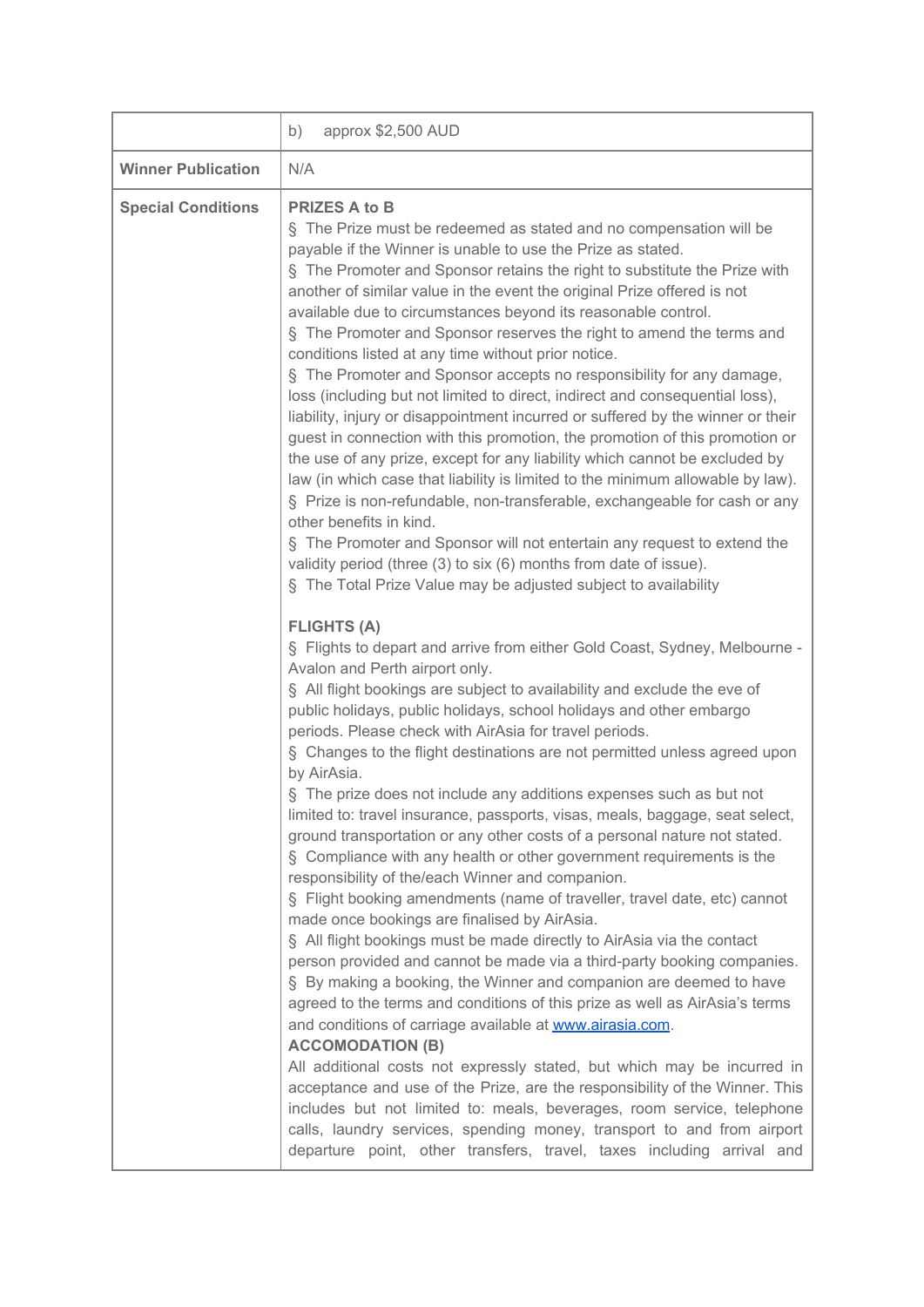|  | departure taxes (if applicable), insurance, travel insurance, passports and<br>visas (if applicable). |
|--|-------------------------------------------------------------------------------------------------------|
|--|-------------------------------------------------------------------------------------------------------|

# **Terms and Conditions**

### **Entry into the Promotion**

1 The Schedule above and all other entry instructions and prize information published by the Promoter form part of these Terms and Conditions. Each Entrant agrees and acknowledges that they have read these Terms and Conditions (and Schedule) and that entry into the Promotion constitutes acceptance of these Terms and Conditions (and Schedule). All capitalised terms used in these Terms and Conditions have the meaning given in the Schedule, unless stated or as the context otherwise provides.

- Entry is not open to:
- 1. directors, management, employees, officers and contractors of:
- the Promoter.
- the Promotion Sponsor,
- any related bodies corporate of the Promoter and the Promotion Sponsor, and
- the agencies and companies associated with the Promoter or the Promotion; and
- 1. a spouse, de facto spouse, partner, guardian, parent, child or sibling (whether natural or by marriage or adoption) of any person set out in clause 2a).
- Entries must be received by the Promoter during the Promotional Period. All entries are deemed to be received at the time of receipt by the Promoter, not the time of transmission by the Entrant. Records of the Promoter and its agencies are final and conclusive as to the time of receipt.
- Entrants may submit entries up to the Maximum Entries.
- Entry into the Promotion via social media, promotional website or email is free. However, any costs associated with accessing the relevant social media platform, promotional website or email service are the responsibility of each Entrant and dependent on the internet service provider used.
- All entries to the Promotion may be subject to verification by the Promoter. Entrants must, within seven (7) days of being asked and at the Promoter's cost, allow the Promoter to inspect and copy any documents that the Promoter may request establishing eligibility to enter the Promotion, including but not limited to receipts, evidence of age, residence and identity. The Promoter may decide in its sole discretion which documents are considered suitable for establishing eligibility to enter or win. If a Winner cannot provide suitable proof of eligibility to the Promoter's satisfaction, they forfeit their Prize in whole and no substitute or compensation will be offered.
- The Promoter may, at its absolute discretion, declare any or all entries made by an Entrant to be invalid if the Entrant:
- 1. fails to establish their entitlement to win the Promotion to the Promoter's satisfaction; or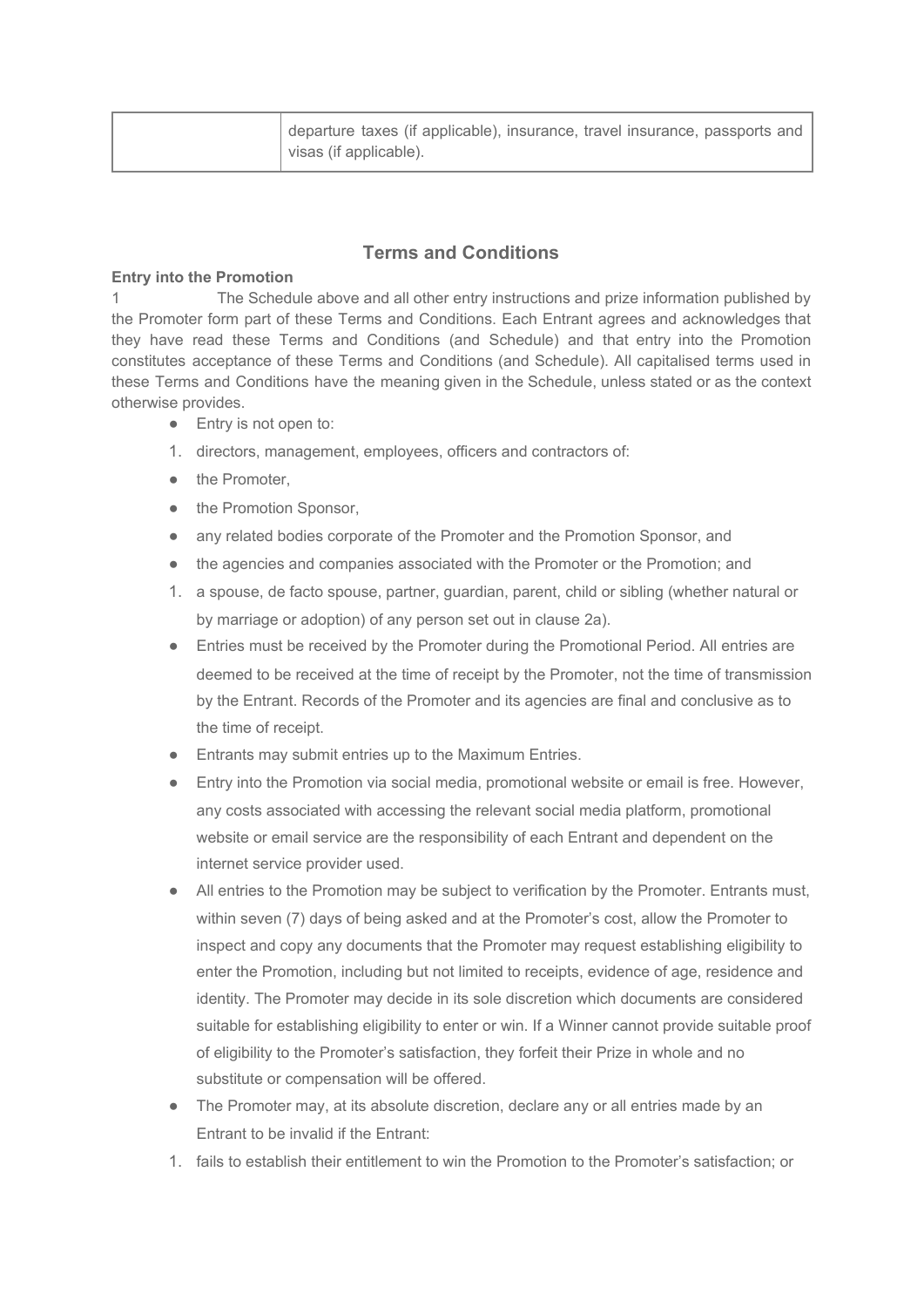- 1. fails to produce items as required by these Terms and Conditions or produces items that appear to be illegible, stolen, forged, reconstructed, altered, incomplete or tampered with in any way; or
- 1. appears, to the Promoter, to have tampered with, or benefited from tampering with, the entry process; or
- 1. has submitted an entry that is not in accordance with these Terms and Conditions; or
- 1. has, in the opinion of the Promoter, engaged in conduct in entering the Promotion which is fraudulent, misleading, deceptive or generally damaging to the goodwill or reputation of the Promotion or Promoter.

# **Entry material**

- Entries must be submitted in accordance with the Entry Method and must not be: incomplete; incomprehensible; unlawful or capable of violating any law or giving rise to a civil action; obscene; defamatory or libellous; threatening or harassing; pornographic or contain nudity; hateful; offensive; incite or be capable of encouraging conduct that would be considered a criminal offence; and in violation of the terms and conditions of the relevant social media platform used to enter the Promotion.
- Entrants warrant that their entry is their own original work, it is not copied in any manner from any other work, and it does not infringe the copyright, moral rights, trade mark rights or any other rights of any third party.
- All entries immediately become and remain the property of the Promoter. The Promoter reserves the right to use, reproduce, distribute, prepare derivative works of and display the entry material (and authorise others to do the same) for the purposes of conducting and promoting the Promotion, awarding the Prize and advertising and marketing the Promoter or the Promotion and/or future promotions on all media now known or later devised, in perpetuity.
- By entering the Promotion, Entrants consent to any use of their entry by the Promoter which may otherwise infringe an Entrant's moral rights in the entry material, including (without limitation), exercising any of the rights in the entry material without identifying the Entrant, and using the entry material in any way that the Promoter sees fit, even if it results in derogatory treatment of the entry material (as defined in the *Copyright Act1968* (Cth)).
- Each Entrant warrants that:
- 1. they have the full power and capacity to grant the rights, warranties and consents set out in these Terms and Conditions;
- 1. they will fully indemnify the Promoter against any loss or damage suffered by the Promoter:
- 1. if any of the warranties given by the Entrant are false;
- 1. as a result of any breach of clauses 12 and 13 of these Terms and Conditions by the Entrant; and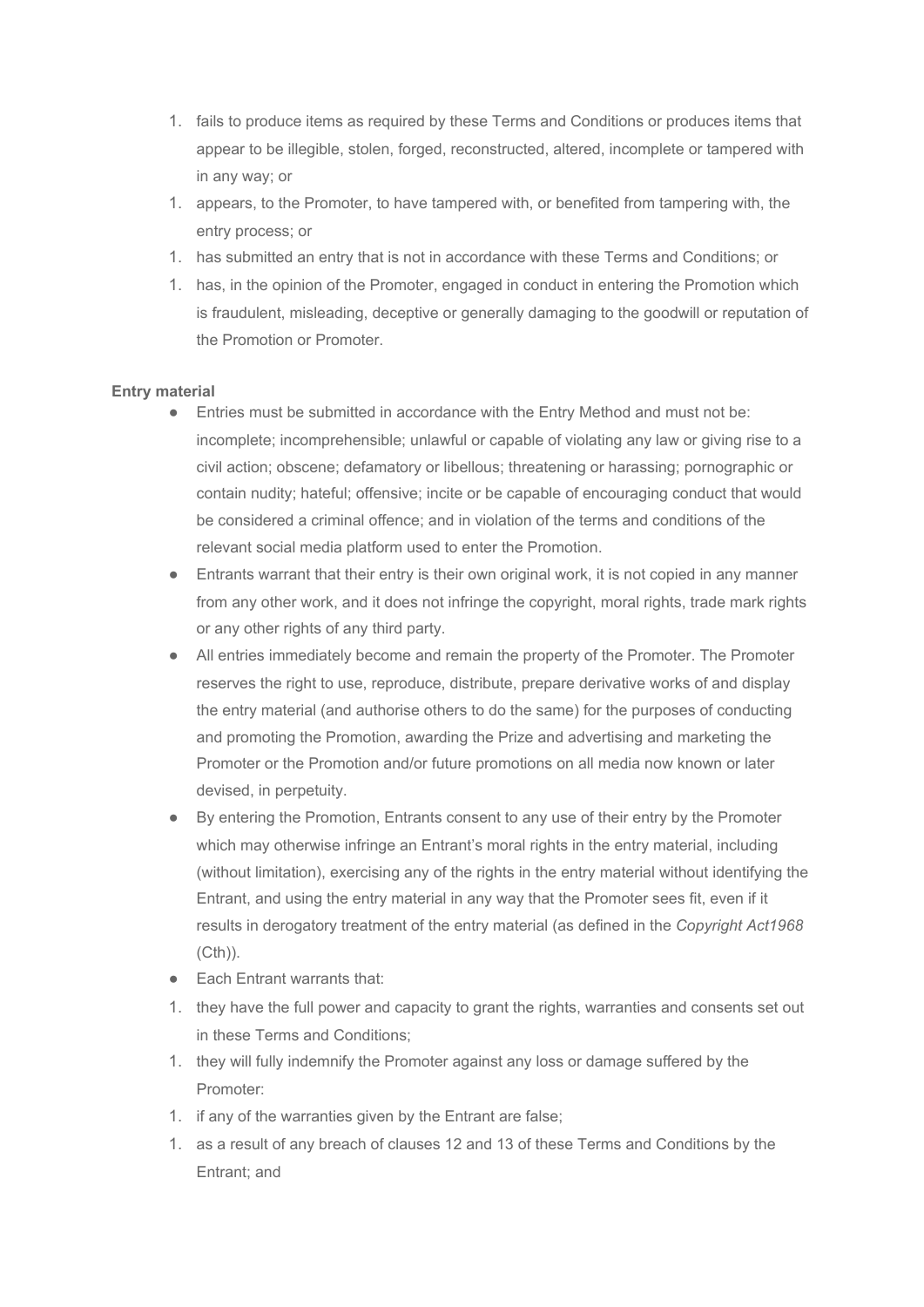1. they have express consent from each person appearing in the entry material (or if a person appearing in the entry material is under the age of 18 from that person's parent or legal guardian) and the owner of any private property (including any items, objects or real property) appearing in the entry material.

### **Winners**

- The Number of Winners will be determined from all valid and eligible entries received during the Promotional Period in accordance with the Winner Determination. The Winner/s will receive the Prize/s.
- The Winner/s will be notified in accordance with the Winner Notification.

# **General prize terms**

- All Prize values are correct and based on the recommended retail value at the Start Date of the Promotion.
- If a Prize or any part of a Prize is unavailable for any reason, the Promoter will, in its absolute discretion, substitute the Prize with another item of no lesser retail value, subject, where relevant, to the approval of the authorities that have issued permits for the conduct of the Promotion.
- Unless expressly stated as being included in the Prize/s, all other costs and expenses associated with taking the Prize/s become the responsibility of Winner/s and their guest/s, including but not limited to:
- 1. taxes (excluding departure and any other flight-associated taxes, where flights are included in the Prize);
- 1. costs associated with inoculations, passports and/or visa applications;
- 1. transfers;
- 1. travel insurance;
- 1. spending money;
- 1. meals;
- 1. transport to/from an airport departure or return point;
- 1. any extra sightseeing or activities; and
- 1. all other incidental and ancillary costs incurred by Winner/s and/or their guest/s as a direct or indirect result of taking the Prize.
- Prizes cannot be refunded or exchanged and, except as expressly permitted by these Terms and Conditions, cannot be taken as a monetary payment.
- Prizes may be transferred at the Promoter's sole discretion. If the Promoter exercises its discretion to allow a Winner to transfer their Prize, the transfer will be on the condition that the transferee accepts these Terms and Conditions and the Promoter may require such acceptance in writing at its absolute discretion.
- All aspects of a Prize must be taken together as a package. Prizes including attendance to an event must be taken to coincide with that event. If for any reason a Winner does not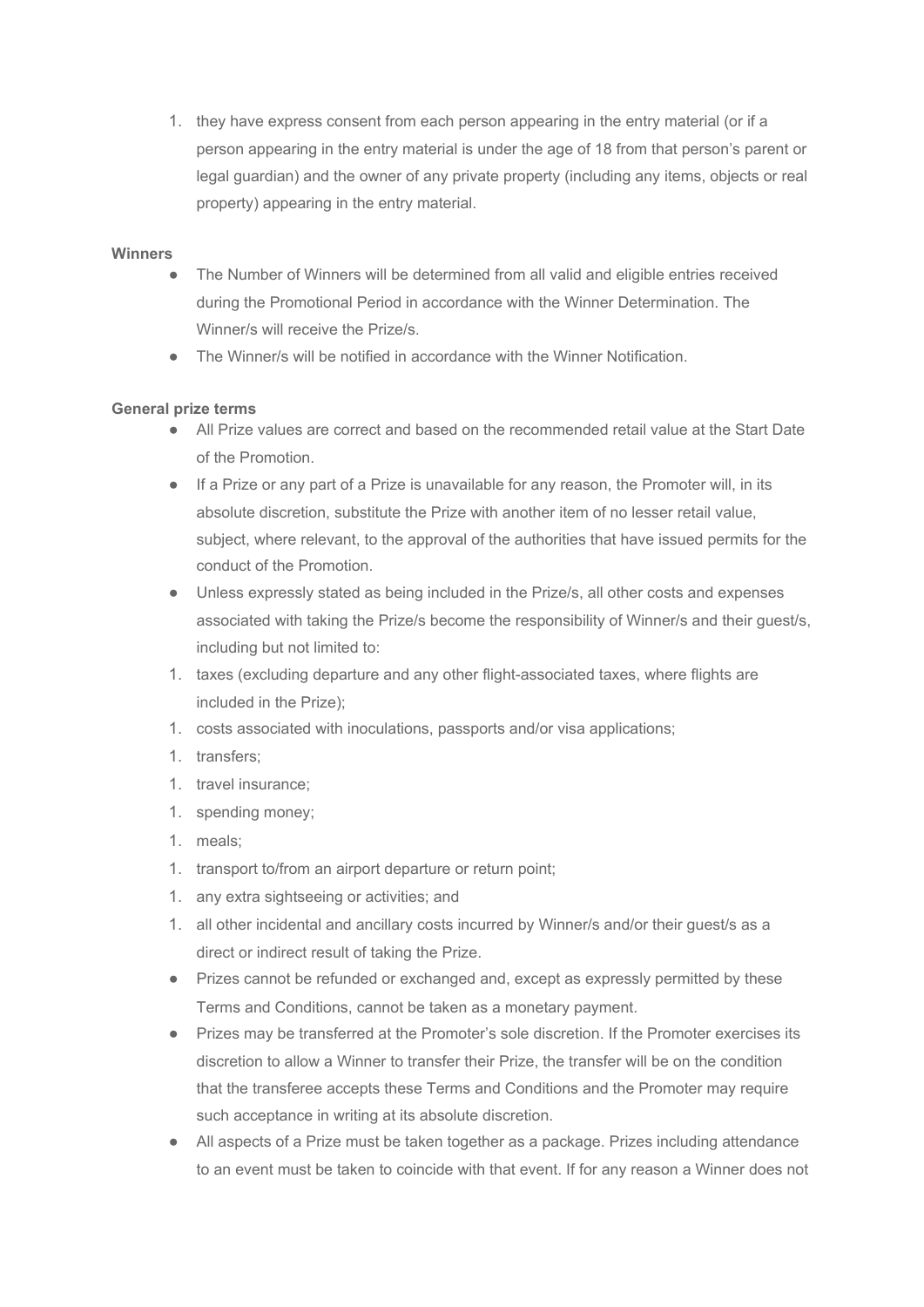(or is unable to) take their Prize or an element of their Prize at the time stipulated by the Promoter, they forfeit their Prize or that element of their Prize and no compensation or substitute will be offered.

- The Promoter reserves the right to refuse to allow an Entrant/Winner and/or their guest/s to take part or continue to take part in any aspects of the Promotion or Prize/s, for any inappropriate behaviour (including intoxication), if the relevant person does not or is not able to comply with any requirements normally associated with the particular activity or if the Promoter determines, based on the advice of an appropriate and relevant medical professional, that the relevant person is not sufficiently healthy or fit so as to safely participate in the Promotion or Prize/s.
- Prizes may not, without the prior written consent of the Promotion Sponsor and the Promoter, be resold or offered for resale at a premium (including via online auction sites) or used for advertising, promotion or other commercial purposes (including competitions and trade promotions) or to enhance the demand for other goods or services. If a Prize is sold or used in breach of this condition, the Promoter or the Promotion Sponsor may, at their absolute discretion, withdraw the Prize. Where a Prize has been withdrawn in accordance with this clause, no refund, substitute or compensation will be offered and the Winner and any person who has purchased or otherwise bears that ticket will be refused entry.
- If the Winner/s and/or their guest/s are under the age of 18, they must be accompanied on their Prize by a parent or legal guardian.
- Winner/s should seek independent financial advice at the Winner's sole expense regarding any tax implications relating to the Prize/s or acceptance of the Prize/s.
- Prizes cannot be used in conjunction with any other discounts or special offers.
- Each Prize will be awarded to the person named in the winning entry.
- Each Prize will be awarded in the Promoter's sole discretion. The Promoter may invalidate any prize claim where the Winner has breached these Terms and Conditions or otherwise failed to comply with any requirement under these Terms and Conditions.
- It is a condition of accepting the Prize/s that the Winner/s and their guest/s must sign a legal release or releases in a form determined by the Promoter and/or the Promotion Sponsor in their absolute discretion.

#### **Holiday prize terms**

● Where a Prize includes international or domestic travel, the Winner and their guest/s must ensure that they have valid documentation for travel, including but not limited to valid passports and visas, which meet the requirements of immigration and other government authorities at every destination. Where a Prize includes travel to the United States of America (USA), the Winner and their guest/s must apply for an Electronic System for Travel Authorisation permit (ESTA) at least 72 hours prior to their departure from Australia or as otherwise required by the USA. Any fines, penalties, payments or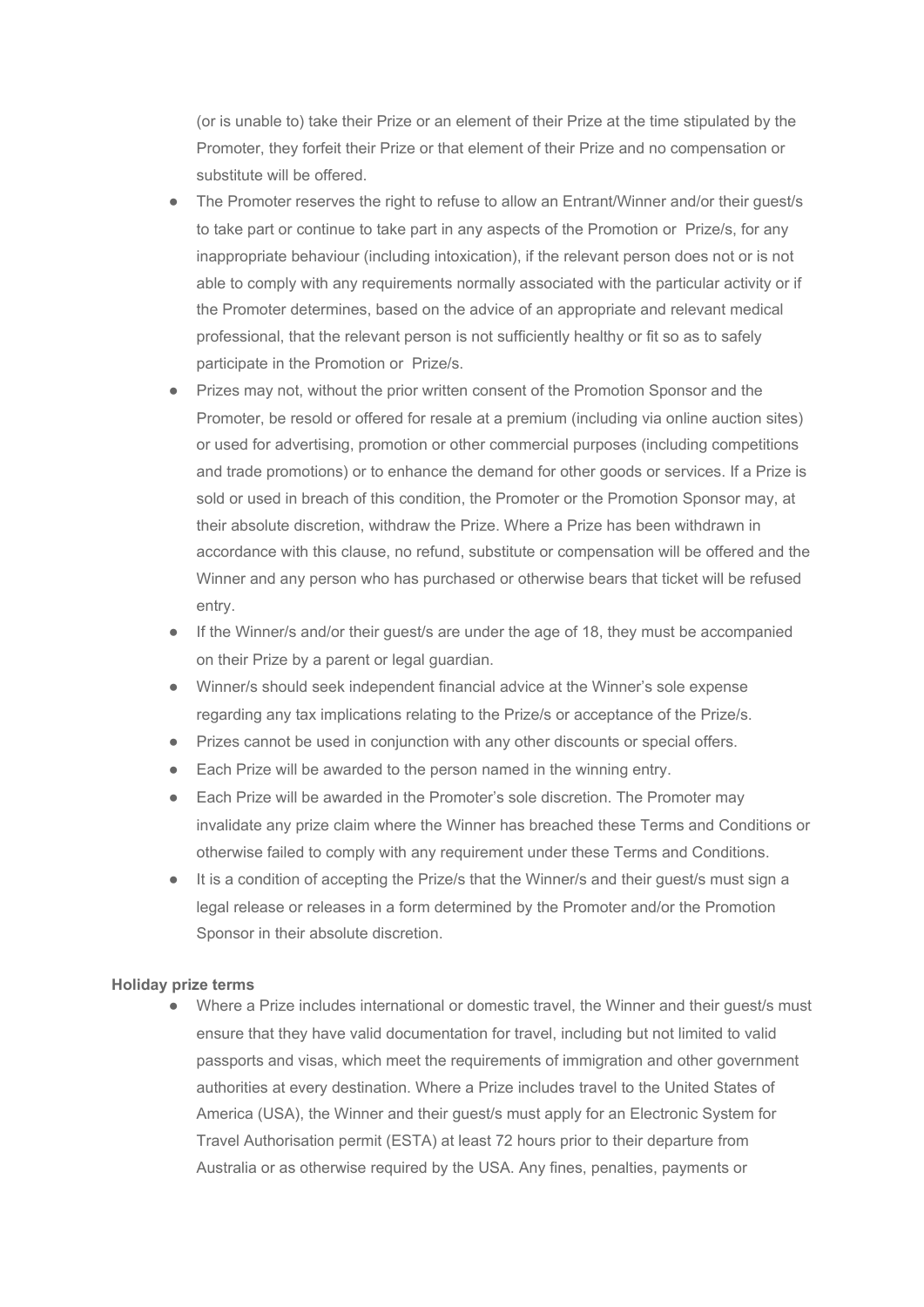expenditures incurred as a result of such documents not meeting the requirements of those authorities will be the sole responsibility of the Winner and their guest/s. If the Winner or their guest/s are refused entry to the USA for any reason or prior to their departure from Australia are not granted an ESTA, they forfeit the Prize and no compensation or substitute will be offered.

- Winner/s and their guest/s are responsible for any amendment fees issued by airlines or suppliers once booking is confirmed and ticketed.
- Airline tickets are available on the regular scheduled services of each airline and are subject to seasonal embargoes. Flight itinerary may have to be adjusted depending on the airlines' departure city and their current flight schedule.
- Frequent Flyer points are not available for any of the flights included in the Prize/s.
- Airline tickets included in the Prize/s cannot be used as part-payment of another airfare.
- Winner/s and their guest/s must travel at the same time, including flights and accommodation. Winner/s and their guest/s must depart from and return to the same capital city airport in Australia, being the capital city airport that is closest to the Winner's place of residence. Winner/s and their guest/s are responsible for transport to and from their residence to the Winner's nearest capital city airport.
- A credit card imprint or cash deposit may be required from Winner/s and/or their quest/s at check-in to a hotel, for all incidental charges.
- The Promoter and the Promotion Sponsor make no representation as to the safety conditions or any other conditions that may exist at any destination.

### **Publicity**

- By accepting a Prize, Winner/s and their guest/s agree that:
- 1. if requested by the Promoter, the Winner/s and their guest/s will:
- 1. provide comments about the Promotion and/or a photo or audio-visual clip of themselves; and
- 1. participate in any promotional activity in connection with the Promotion or the Prize;
- 1. the Promoter may use their name, image, comments, photographs or audio-visual clips (**Materials**) for publicity and promotional purposes in any form of media, without reference or compensation to the Winner/s and their guest/s or any other person;
- 1. the Promoter may use, reproduce, edit and communicate to the public the Materials at any time in any form of media;
- 1. the Promoter may license, authorise or otherwise transfer the rights in the Materials to others to do the same; and
- 1. the Winner/s and their guest/s unconditionally and irrevocably consent to any act or omission that would otherwise infringe any of their moral rights in the Materials and waive all moral rights in the Materials.

### **Use of social media**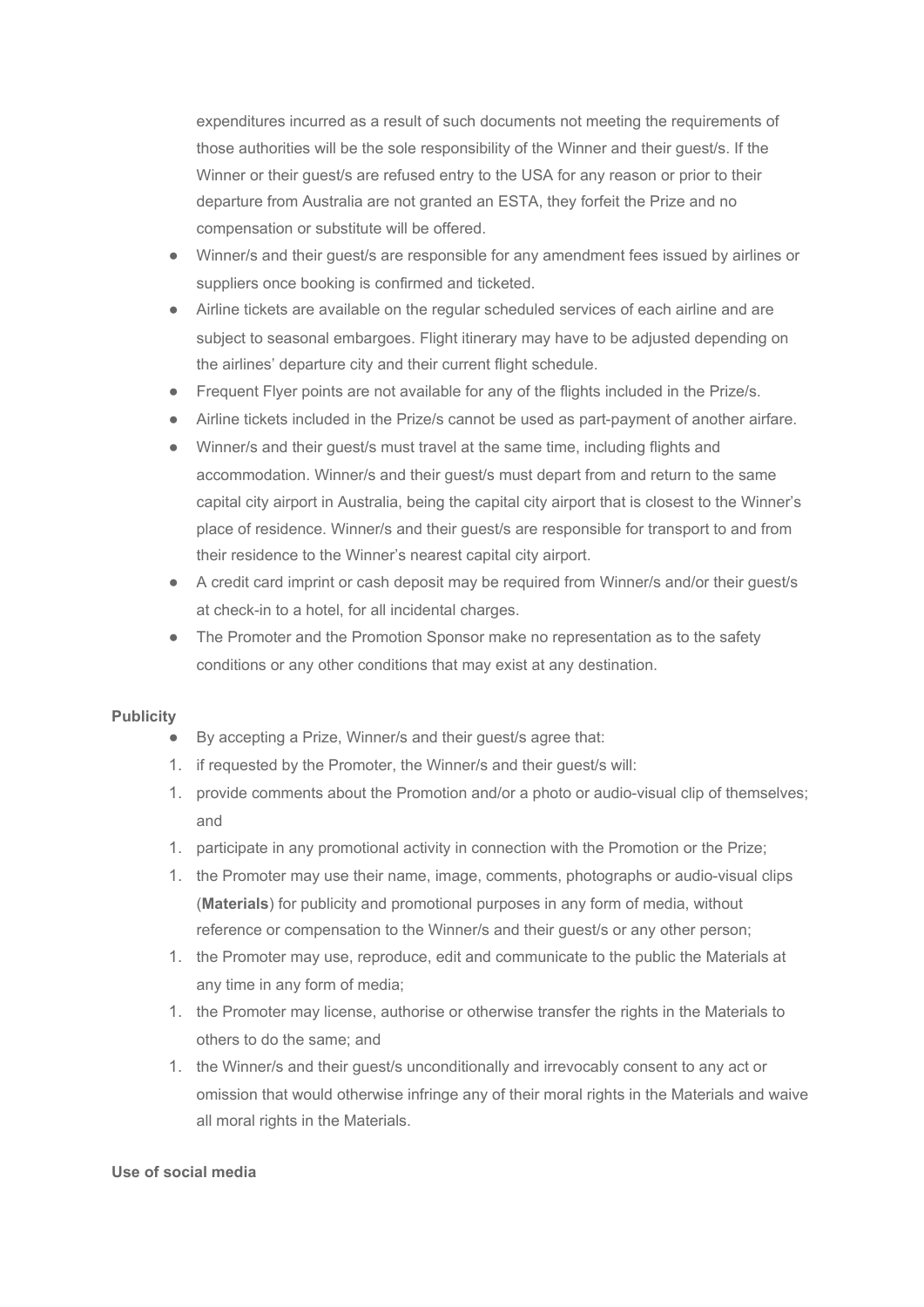- The following terms apply to the extent that the Promotion is conducted on, advertised or promoted on a social media platform owned by a third party (**Platform Operator**):
- 1. each Entrant acknowledges and agrees that the Promotion is in no way sponsored, endorsed or administered by, or associated with, any Platform Operator.
- 1. each Entrant releases each Platform Operator and its associated companies from all liabilities arising in respect of the Promotion;
- 1. to the extent relevant to the Promotion, the Promoter agrees and each Entrant must agree to adhere to the prevailing terms and conditions of each Platform Operator;
- 1. Entrants understand that they are providing their information to the Promoter and not to the Platform Operator;
- 1. Entrants are solely responsible and liable for any content or information they transmit to other users of the Platform Operator; and
- 1. any questions, comments or complaints about the Promotion must be directed to the Promoter not the Platform Operator.

# **Limitation of liability**

- Nothing in these Terms and Conditions limits, excludes or modifies or purports to limit, exclude or modify the statutory consumer guarantees as provided under the *Competition and Consumer Act 2010*, as well as any other implied warranties under the *Australian Securities and Investments Commission Act 2001* or similar State and Territory consumer protection laws (**Non-Excludable Guarantees**). Except for any liability that cannot by law be excluded, including the Non-Excludable Guarantees, the Promoter, its associated agencies and companies and those agencies and companies associated with or involved in the Promotion (including each of their respective directors, officers, employees, servants, contractors and agents past and present) exclude all liability (including negligence), for any personal injury or death; or any loss or damage; whether direct, indirect, special or consequential (including loss of opportunity and loss of profit), arising in any way out of the Promotion or the Prize/s.
- Except for any liability that cannot by law be excluded, including the Non-Excludable Guarantees, the Promoter, its associated agencies and companies and those agencies and companies associated with or involved in the Promotion (including each of their respective directors, officers, employees, servants, contractors and agents past and present) is not responsible for and excludes all liability (including negligence), for any personal injury or death; or any loss or damage; whether direct, indirect, special or consequential (including loss of opportunity and loss of profit), arising in any way out of:
- 1. any technical difficulties or equipment malfunction (whether under the Promoter's control);
- 1. any incorrect or inaccurate information, caused either by users, by any of the equipment or programming associated with or used in connection with the Promotion, or by any technical error that may occur in the course of the Promotion;
- 1. any delays or failures in any telecommunications services or equipment;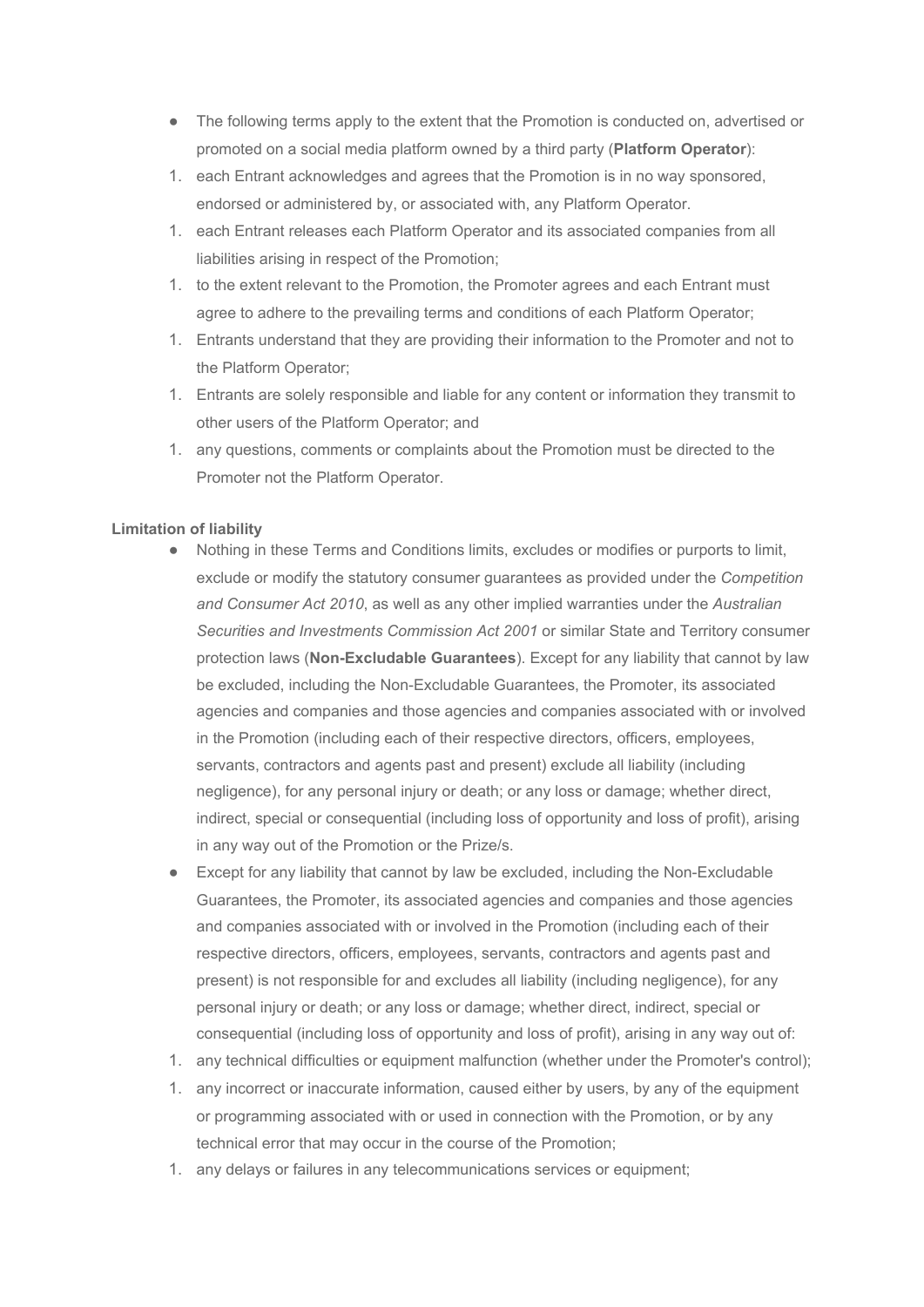- 1. any error, omission, interruption, deletion, defect, delay in operation or transmission, theft, destruction, unauthorised access or third party interference;
- 1. any entry or prize claim that is late, lost, incomplete, incorrectly submitted, delayed, illegible, corrupted, altered, damaged or misdirected (whether after their receipt by the Promoter) due to any reason beyond the reasonable control of the Promoter;
- 1. any variation in Prize value to that stated in these Terms and Conditions;
- 1. any tax liability incurred by a Winner or Entrant;
- 1. if a Prize or any part of a Prize is unavailable for any reason; or
- 1. use of the Prize/s.
- If a Prize is to be delivered directly to a Winner by a third party supplier, the Promoter accepts no responsibility or liability for any delay or failure by the third party to deliver the Prize, any loss or damage to the Prize, any delay or failure relating to the Prize itself or failure by the third party supplier to meet any obligations in these Terms and Conditions or otherwise.

### **General**

- The Promoter reserves the right to take any action necessary in its sole discretion at any time, subject, where relevant, to any direction given under State/Territory permit regulations.
- If there is a dispute concerning the conduct of the Promotion, the decision of the Promoter is final and binding on each Entrant and no correspondence will be entered into.
- Prize/s and participation in this Promotion may be subject to additional terms and conditions imposed by third parties. Entrants and Winners must comply with any such additional terms and conditions. The Promoter does not accept any responsibility and is not liable for any additional conditions imposed on the taking of a Prize or participation in the Promotion. The terms and conditions which apply to a Prize at the time it is issued to a Winner will prevail over these Terms and Conditions, to the extent of any inconsistency.
- If for any reason any aspect of this Promotion is not capable of running as planned, including, without limitation, by reason of computer virus, communications network failure, bugs, tampering, unauthorised intervention, fraud, technical failure, acts of God, civil unrest, strike, war, act of terrorism or any other cause beyond the control of the Promoter, the Promoter reserves the right in its sole discretion to cancel, terminate, modify or suspend the Promotion and invalidate any affected entries, or suspend or modify a Prize, subject, where relevant, to any direction given under the relevant State/Territory permit regulations.
- Any attempt to cause damage to any website or the information on any website associated with this Promotion or to otherwise undermine the fair and legitimate operation of this Promotion may be a violation of criminal and civil laws. The Promoter and the Promotion Sponsor reserve the right to seek damages in the fullest extent permitted by